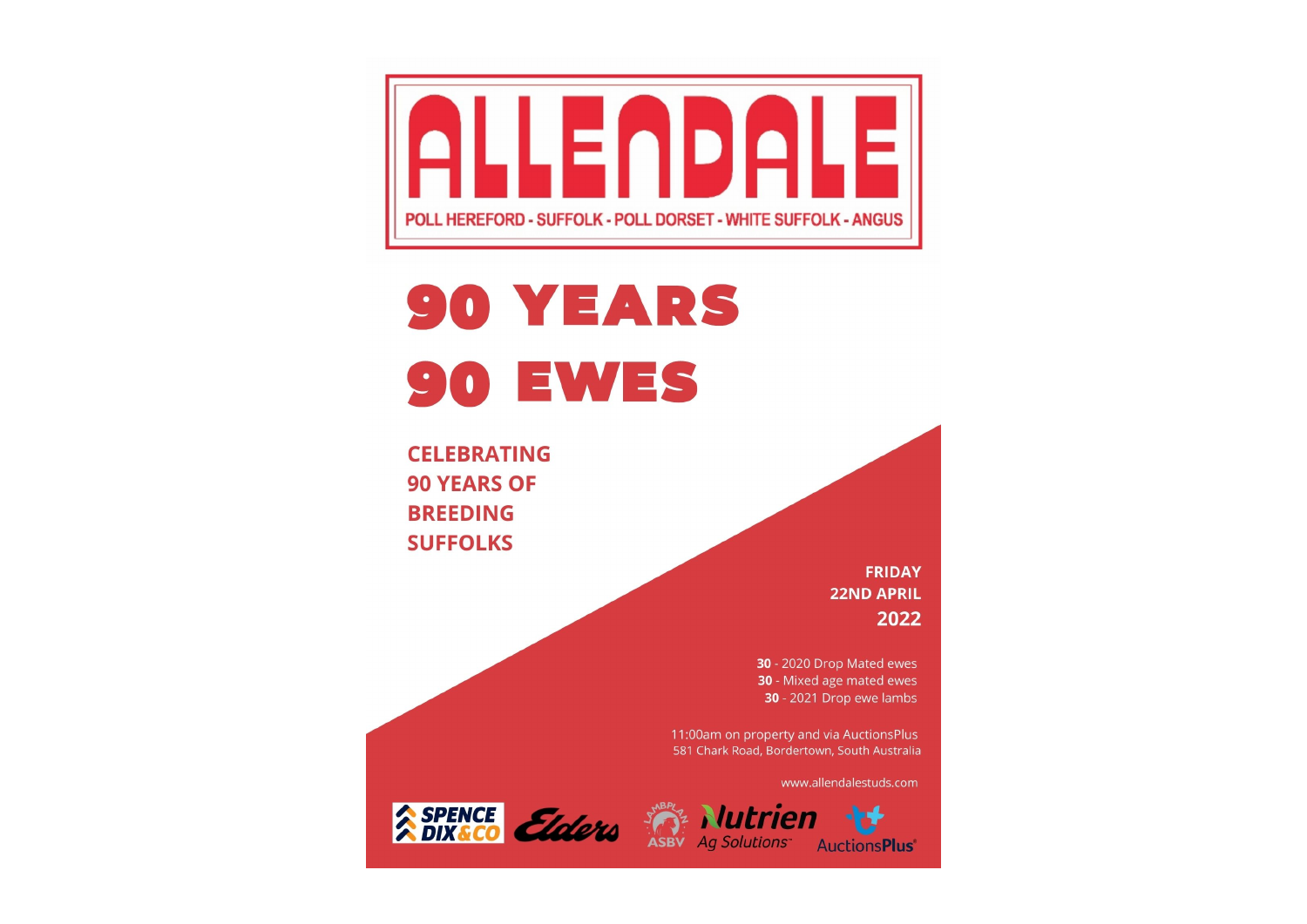#### **SALE INFORMATION**

**DATE/TIME –** Sale will be held on the 22<sup>nd</sup> of April 2022, starting at 11:00am SA time

**SALE –** Sale will be conducted on property by video. Sheep will be penned in groups for inspection

**INSPECTION –** From 9:00am sale day or prior by appointment

**LOCATION –** 581 Chark road Bordertown SA 5268

**HEALTH –** All sale ewes drenched with Startect and vaccinated 6in1 B12 S on 23/3/22 Ovine Brucellosis accredited No. 2 Ovine Johnes accredited MN2V S49

**PREGNANCY TEST –** Ewes will be pregnancy tested prior to the sale. Details will be available on the Allendale website.

**AUCTIONS Plus -** Sale will be interfaced with auctions plus (audio stream)

**COVID-19 –** Please be aware that we are obliged to abide by the current COVID-19 rules, regulations and restrictions on sale day. Please take care.

**DELIVERY –** Delivery will be the responsibility of the purchaser. Sheep will be held on property whilst awaiting delivery at the purchasers risk. Semen is stored at Tatiara artificial breeders Bordertown. Costs involved with transport etc. are the purchasers responsibility.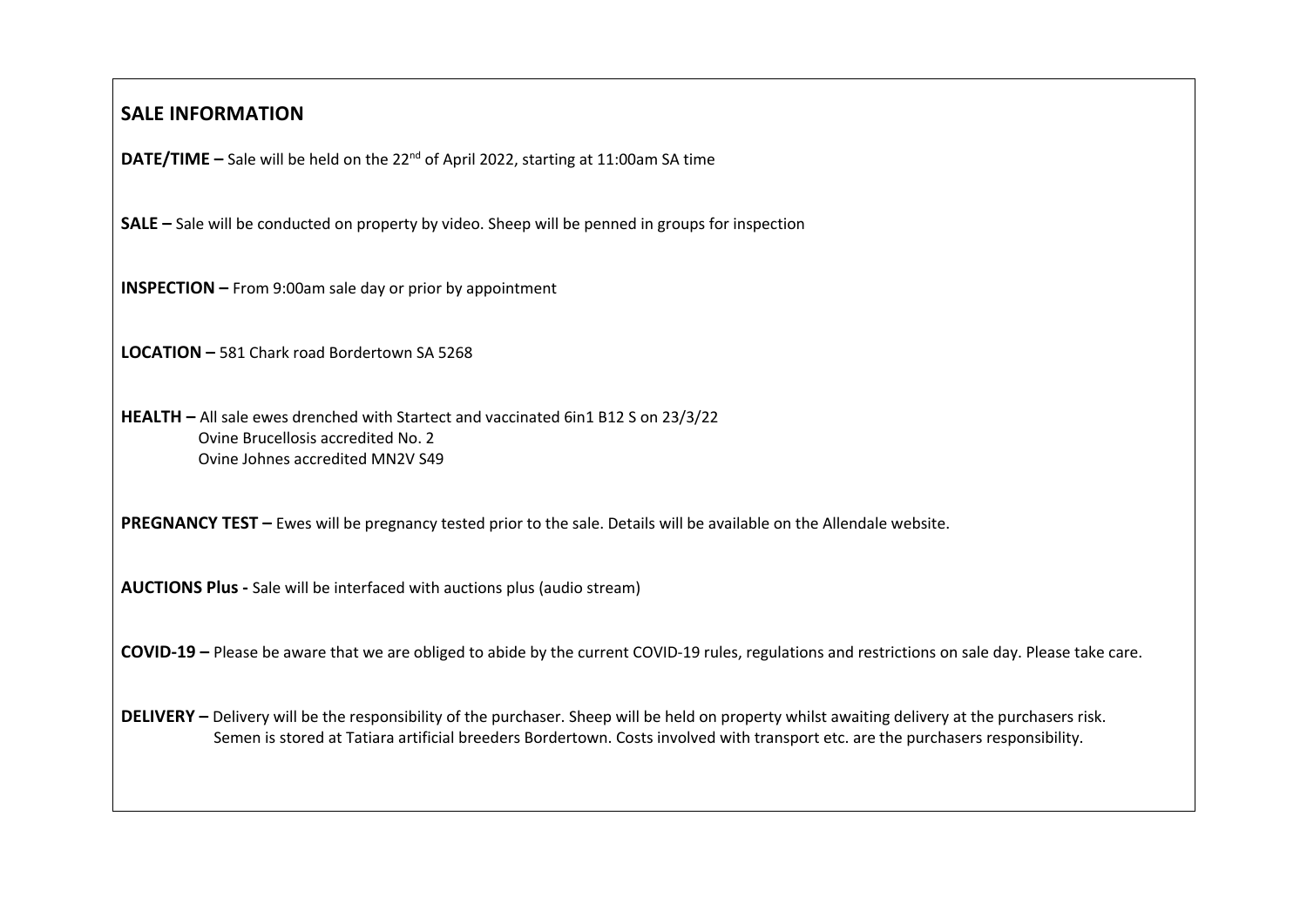**AGENT CONTACTS – Spence Dix & Co –** Jonathan Spence 0427 084 951/ Dean Coddington - 0418 292 038

 **Nutrien Ag solutions** – Gordon Wood – 0408 813 215/ Jack Guy - 0424 317 297

**Elders** – Ross Milne – 0408 057 558/ Tom Dennis – 0427 975 207

**REBATE –** 1% will be paid to outside agents in attendance or introducing to the duty agent. (Spence Dix & Co) 24 hours prior to the sale

**CONTACTS –** Alastair Day 0429 782 711 allendale@allendalestuds.com

**WEBSITE –** www.allendalestuds.com

*The vendors and or their agents do not give any warranty as to errors or omissions, if any, in these particulars which they believe to be accurate when compiled. Prospective purchases should satisfy themselves by inspection or otherwise as to the accuracy of the particulars.*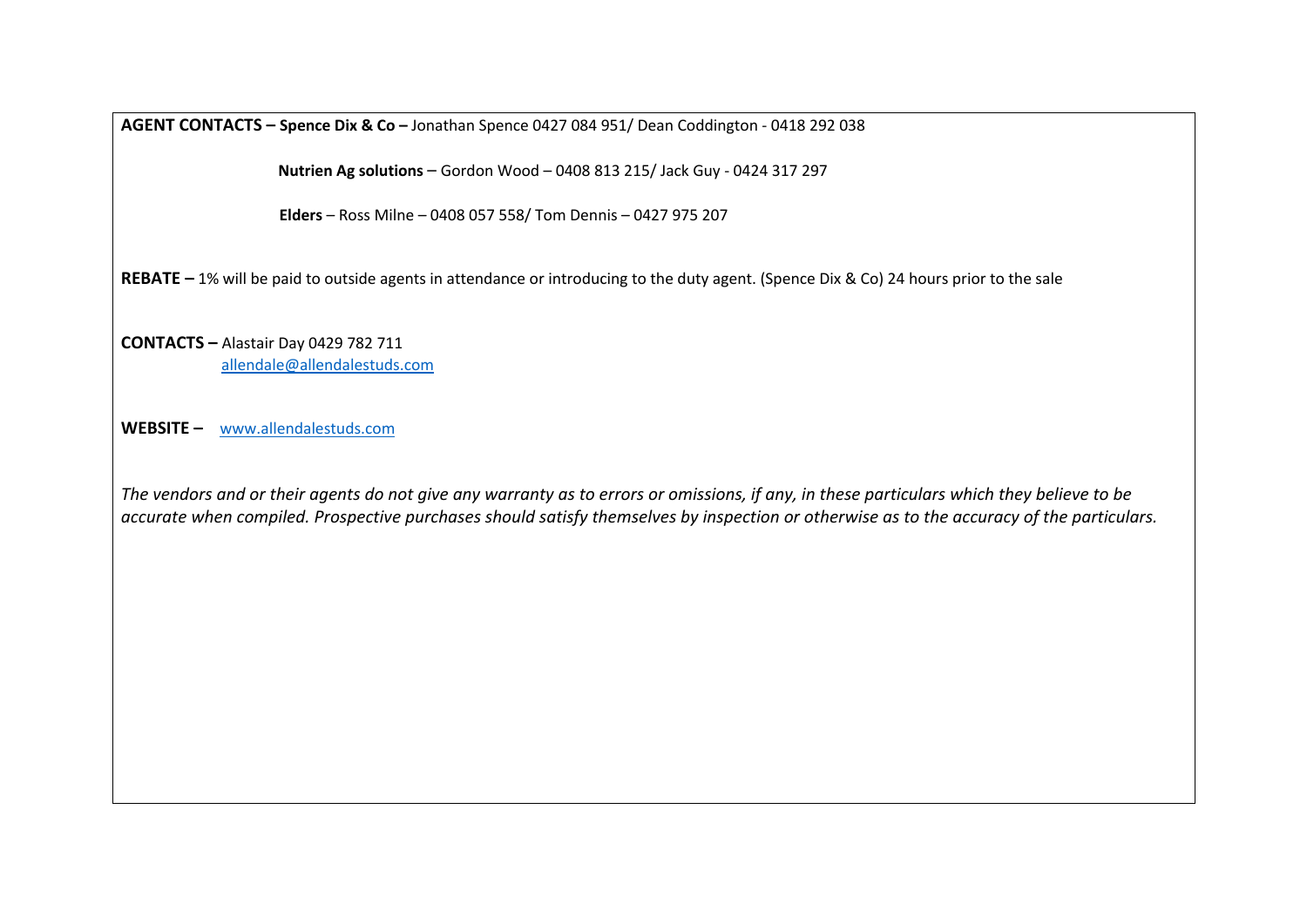### **2020 DROP MATED SUFFOLK EWES**

| <b>LOT</b>              | <b>TAG</b> | <b>DOB</b> | <b>SIRE</b> | <b>DAM</b>      | <b>SIRE OF DAM</b> | <b>BWT</b> | <b>WWT</b> | <b>PWWT</b> | <b>PFAT</b> | <b>PEMD</b> | <b>TCP</b> | <b>IMF</b> | SF <sub>5</sub> | <b>MATING</b><br><b>GROUP</b> |
|-------------------------|------------|------------|-------------|-----------------|--------------------|------------|------------|-------------|-------------|-------------|------------|------------|-----------------|-------------------------------|
| $\mathbf{1}$            | 618 TW     | 9/7/20     | 180001      | BB 144285       | BB 099573          | 0.34       | 7.48       | 11.78       | $-0.05$     | 1.35        | 133.41     | $-0.09$    | $-2.45$         | J                             |
| $\mathbf{2}$            | 634 TW     | 15/7/20    | 190389      | 161912          | 141495             | 0.47       | 9.28       | 13.62       | $-0.54$     | 0.69        | 131.55     | $-0.21$    | $-0.09$         | В                             |
| 3                       | 625 TW     | 14/7/20    | 190317      | 172157          | 161830             | 0.36       | 7.90       | 11.81       | $-0.14$     | 0.84        | 124.85     | $-0.29$    | 0.06            | D                             |
| 4                       | 651 TW     | 21/7/20    | 190317      | 161891          | 121070             | 0.30       | 6.10       | 9.37        | 0.00        | 0.72        | 118.48     | $-0.21$    | $-1.49$         |                               |
| 5                       | 702 TR     | 11/8/20    | 180044      | 180066          | 161830             | 0.45       | 8.12       | 11.89       | $-0.53$     | 0.25        | 123.59     | $-0.28$    | 0.90            | К                             |
| 6                       | 728 TW     | 21/8/20    | 180044      | 180015          | 161842             | 0.40       | 7.93       | 11.47       | $-0.87$     | 0.18        | 126.58     | $-0.21$    | $-0.46$         | E                             |
| $\overline{\mathbf{z}}$ | 664 TR     | 22/7/20    | 172027      | 161949          | 100588             | 0.52       | 8.18       | 11.73       | $-0.45$     | 0.39        | 124.90     | $-0.31$    | $-0.17$         | G                             |
| 8                       | 669 TW     | 13/7/20    | 172027      | 180041          | 151701             | 0.49       | 8.87       | 12.40       | $-0.37$     | 0.34        | 123.42     | $-0.39$    | 1.05            | А                             |
| 9                       | 567 TR     | 8/7/20     | 172052      | 141406          | 070204             | 0.47       | 8.32       | 11.89       | $-1.12$     | $-0.48$     | 123.76     | $-0.17$    | 0.49            | E                             |
| 10                      | 577        | 8/7/20     | 180001      | 131283          | 110830             | 0.23       | 5.97       | 8.86        | $-0.39$     | 0.84        | 123.48     | $-0.06$    | $-2.02$         |                               |
| 11                      | 703 TR     | 11/8/20    | 180044      | 180066          | 161830             | 0.51       | 9.00       | 13.03       | $-0.50$     | 0.34        | 126.22     | $-0.33$    | 1.37            | E                             |
| 12                      | 598        | 7/7/20     | 190302      | 172043          | 121080             | 0.26       | 7.45       | 11.1        | $-0.61$     | 0.38        | 125.02     | $-0.06$    | 0.32            | Α                             |
| 13                      | 546        | 5/7/20     | 180136      | 172039          | 141439             | 0.45       | 8.75       | 13.00       | $-0.32$     | 1.21        | 130.97     | $-0.57$    | 0.19            | F                             |
| 14                      | 525 TW     | 8/7/20     | 172052      | 172127          | 161830             | 0.51       | 9.10       | 12.98       | $-1.02$     | 0.21        | 129.11     | $-0.31$    | 1.76            | D                             |
| 15                      | 615 TW     | 10/7/20    | 172027      | 172168          | 151701             | 0.54       | 9.07       | 12.43       | $-0.63$     | 0.41        | 127.16     | $-0.40$    | 0.47            | F                             |
| 16                      | 529 TW     | 3/7/20     | 180001      | 180127          | 172027             | 0.41       | 7.97       | 11.52       | $-0.81$     | 1.26        | 131.21     | $-0.40$    | 0.88            | Α                             |
| 17                      | 520 TW     | 7/7/20     | 161830      | 172113          | 151701             | 0.35       | 8.12       | 11.57       | $-0.40$     | 1.02        | 123.33     | $-0.63$    | 2.54            | B                             |
| 18                      | 612        | 10/7/20    | 172027      | 172133          | 151701             | 0.43       | 8.50       | 11.68       | $-0.55$     | 0.93        | 126.08     | $-0.50$    | 0.66            | B                             |
| 19                      | 599        | 7/7/20     | 190302      | 161907          | 141434             | 0.30       | 8.19       | 12.11       | $-0.75$     | 0.77        | 129.96     | $-0.44$    | 0.28            | E                             |
| 20                      | 698        | 9/8/20     | 172052      | 172123          | 161830             | 0.58       | 10.05      | 14.54       | $-0.84$     | 0.07        | 130.96     | $-0.25$    | 1.64            | F                             |
| 21                      | 708 TW     | 4/8/20     | 172052      | <b>OAK 7096</b> | GC 150406          | 0.63       | 9.92       | 14.38       | $-0.74$     | $-0.10$     | 131.25     | $-0.20$    | 0.29            | D                             |
| 22                      | 500 TW     | 21/6/20    | 180001      | 131340          | 110830             | 0.38       | 7.83       | 11.94       | $-0.93$     | 1.04        | 135.07     | $-0.31$    | $-1.05$         | G                             |
| 23                      | 707 TW     | 4/8/20     | 172052      | <b>OAK 7096</b> | GC 150406          | 0.58       | 9.33       | 13.56       | $-0.53$     | 0.12        | 130.15     | $-0.16$    | $-0.15$         | D                             |
| 24                      | 710 TW     | 5/8/20     | 172027      | 180028          | 151701             | 0.38       | 7.46       | 10.52       | $-0.27$     | 1.03        | 124.54     | $-0.31$    | $-0.46$         | G                             |
| 25                      | 527 TW     | 6/7/20     | 180136      | 161952          | 141495             | 0.44       | 8.11       | 11.65       | $-0.60$     | $-0.16$     | 120.08     | $-0.35$    | 0.73            | $\mathsf{C}$                  |
| 26                      | 609 TW     | 11/7/20    | 190302      | OAK 7126        | OAK 130019         | 0.32       | 8.23       | 12.02       | $-0.07$     | 0.87        | 127.61     | $-0.42$    | $-0.44$         | Α                             |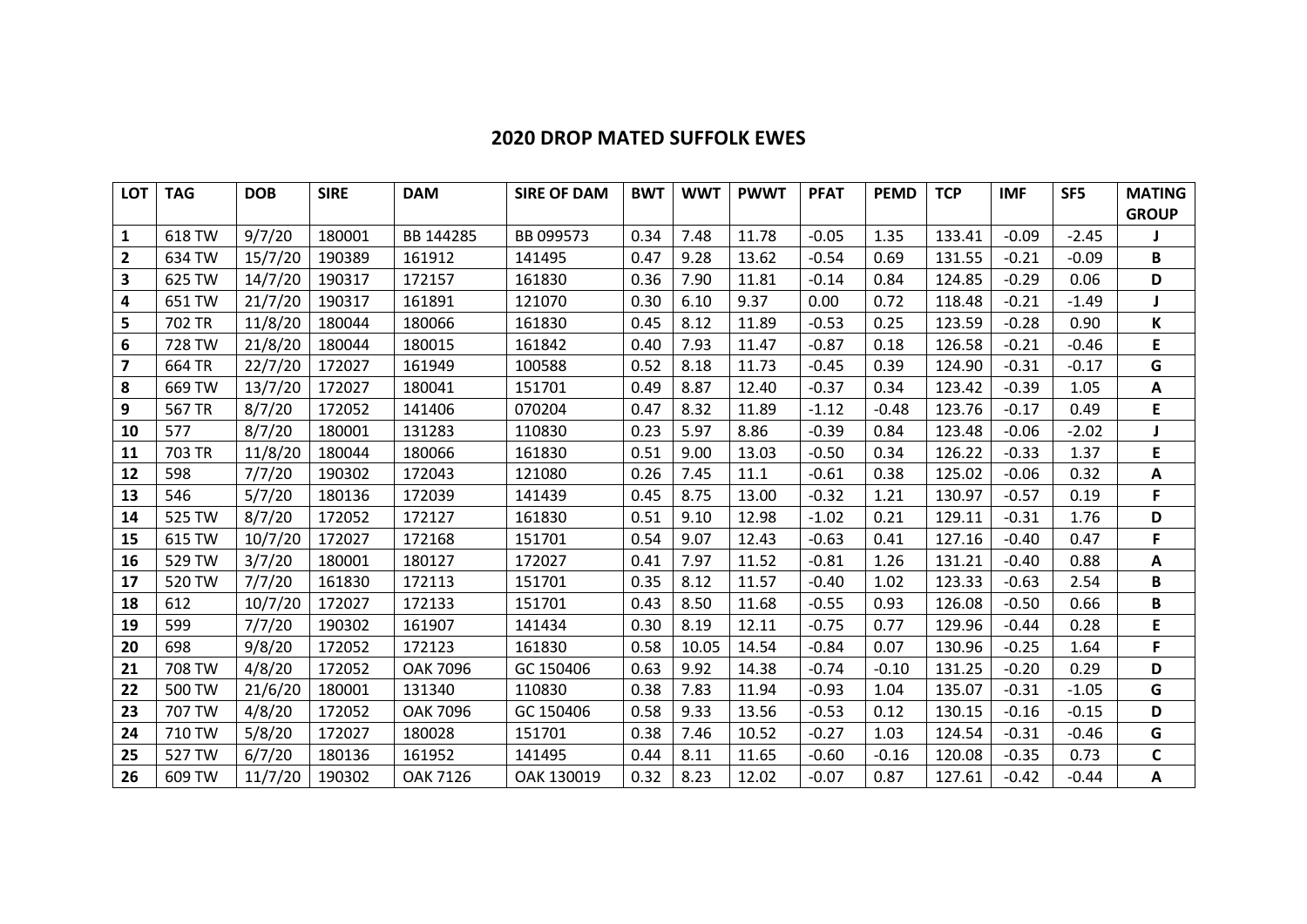|            | <b>2019 DROP MATED SUFFOLK EWES</b> |            |             |            |                    |      |            |             |             |             |            |            |                 |                               |
|------------|-------------------------------------|------------|-------------|------------|--------------------|------|------------|-------------|-------------|-------------|------------|------------|-----------------|-------------------------------|
| <b>LOT</b> | <b>TAG</b>                          | <b>DOB</b> | <b>SIRE</b> | <b>DAM</b> | <b>SIRE OF DAM</b> | BWT  | <b>WWT</b> | <b>PWWT</b> | <b>PFAT</b> | <b>PEMD</b> | <b>TCP</b> | <b>IMF</b> | SF <sub>5</sub> | <b>MATING</b><br><b>GROUP</b> |
| 27         | 250                                 | 23/6/19    | 172027      | 121046     | DORIE 10           | 0.49 | 8.48       | 11.69       | $-0.73$     | 0.33        | 121.84     | $-0.51$    | 1.63            | н                             |
| 28         | 471 TW                              | 5/8/19     | 161830      | 151727     | 121070             | 0.49 | 8.4        | 12.48       | $-0.68$     | 0.47        | 121.23     | $-0.75$    | 3.78            | В                             |
| 29         | 320                                 | 10/7/19    | 161842      | 161952     | 141495             | 0.43 | 8.08       | 11.27       | $-0.99$     | $-1.10$     | 117.56     | $-0.17$    | 0.59            | $\mathsf{C}$                  |
| 30         | 353                                 | 9/7/19     | 172052      | 172123     | 161830             | 0.60 | 10.32      | 14.48       | $-0.85$     | $-0.19$     | 128.64     | $-0.22$    | 1.99            | E                             |
| 31         | 301                                 | 3/7/19     | PB 24/07    | 172174     | 161830             | 0.64 | 10.88      | 15.44       | $-1.35$     | 0.06        | 131.12     | $-0.56$    | 4.28            | н                             |
| 32         | 434                                 | 20/6/19    | 172052      | 161909     | 141495             | 0.60 | 10.42      | 14.56       | $-1.25$     | $-0.73$     | 129.55     | $-0.13$    | 0.98            | F                             |
| 33         | 294 TW                              | 29/6/19    | 161830      | 110902     | 090545             | 0.40 | 8.50       | 12.98       | $-0.88$     | 0.63        | 128.00     | $-0.70$    | 2.07            | G                             |
| 34         | 412 TW                              | 26/7/19    | 161830      | 172030     | 141495             | 0.39 | 8.39       | 12.5        | $-0.51$     | 0.70        | 123.53     | $-0.60$    | 2.54            |                               |
| 35         | 252 TW                              | 22/6/19    | 161842      | 121060     | S TONY             | 0.48 | 8.41       | 12.07       | $-1.05$     | $-0.11$     | 125.93     | $-0.44$    | 0.68            | K                             |
| 36         | 390 TW                              | 20/7/19    | 172027      | 151639     | <b>MORNISH 18</b>  | 0.48 | 9.34       | 13.38       | $-0.30$     | 0.81        | 126.23     | $-0.49$    | 1.76            | В                             |
| 37         | 413 TW                              | 21/7/19    | 161830      | 131333     | 121080             | 0.44 | 8.66       | 12.33       | $-0.73$     | 0.52        | 123.53     | $-0.31$    | 3.53            | G                             |
| 38         | 322                                 | 5/7/19     | PB 24/07    | 161854     | 121070             | 0.43 | 7.30       | 11.49       | $-0.77$     | 0.51        | 125.67     | $-0.31$    | 0.74            |                               |
| 39         | 406 TW                              | 25/7/19    | 172052      | 172156     | 141495             | 0.51 | 9.91       | 14.04       | $-0.85$     | $-0.13$     | 129.08     | $-0.19$    | 1.31            | E                             |
| 40         | 407 TW                              | 25/7/19    | 172052      | 172156     | 141495             | 0.49 | 9.84       | 13.81       | $-0.84$     | 0.11        | 130.13     | $-0.21$    | 1.27            | F                             |
| 41         | 282 TW                              | 1/7/19     | 172052      | 151729     | 110830             | 0.39 | 8.66       | 12.94       | $-0.10$     | 1.25        | 132.96     | $-0.20$    | $-0.58$         | E                             |
| 42         | 424                                 | 24/7/19    | 172027      | 123655     | DORIE 52           | 0.39 | 6.66       | 9.77        | $-0.11$     | 0.63        | 120.98     | $-0.15$    | $-0.92$         | G                             |
| 43         | 293 TW                              | 30/6/19    | 161830      | 121034     | <b>UNIF23</b>      | 0.64 | 8.66       | 12.84       | $-0.35$     | 0.05        | 127.30     | $-0.50$    | $-1.24$         | E                             |

#### **2018 DROP MATED SUFFOLK EWES**

| 44 | 170 TW | 9/8/18  | 141495 | 161812 | <b>MORNISH 18</b> | 0.47 | 10.70 | 15.60 | $-0.74$ | 0.78    | 136.75 | $-0.50$ | 1.40 |  |
|----|--------|---------|--------|--------|-------------------|------|-------|-------|---------|---------|--------|---------|------|--|
| 45 | 18     | 22/6/18 | 141434 | 151718 | 110830            | 0.62 | 10.89 | 15.65 | $-1.32$ | $-0.37$ | 132.86 | $-0.54$ | 1.90 |  |
| 46 | 34     | 25/6/18 | 141434 | 141466 | 121070            | 0.58 | 9.07  | 12.99 | $-1.11$ | 0.12    | 127.10 | -0.66   | 2.16 |  |
| 47 | 89 TW  | 7/7/18  | 141495 | 151637 | 121070            | 0.39 | 8.11  | 12.21 | $-1.06$ | 0.59    | 129.70 | $-0.56$ | 0.81 |  |
| 48 | 4      | 24/6/18 | 72071  | 131233 | <b>STONY</b>      | 0.36 | 8.00  | 11.63 | $-0.78$ | 0.43    | 126.07 | $-0.50$ | 0.09 |  |
| 49 | Q      | 21/6/18 | 141495 | 141515 | 100588            | 0.40 | 8.16  | 11.54 | $-1.50$ | $-0.65$ | 121.84 | $-0.39$ | 0.94 |  |
| 50 | 60     | 9/7/18  | 141495 | 151748 | 123641            | 0.44 | 8.72  | 12.31 | $-1.28$ | $-0.85$ | 124.42 | $-0.07$ | 0.12 |  |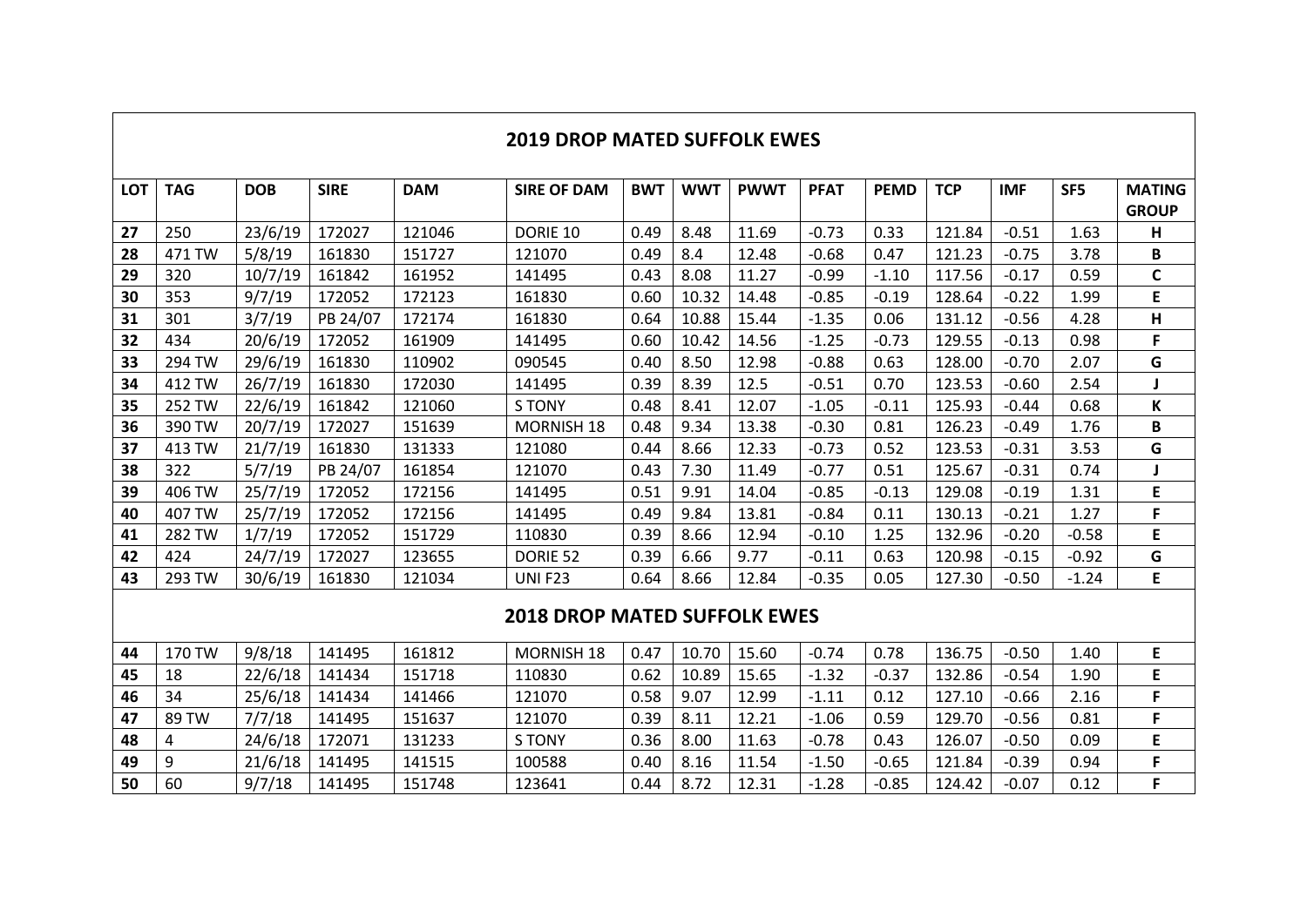#### **2017 DROP MATED SUFFOLK EWES**

| <b>LOT</b> | <b>TAG</b>         | <b>DOB</b> | <b>SIRE</b>          | <b>DAM</b> | <b>SIRE OF DAM</b> | <b>BWT</b> | <b>WWT</b> | <b>PWWT</b> | <b>PFAT</b> | <b>PEMD</b> | <b>TCP</b> | <b>IMF</b> | SF <sub>5</sub> | <b>MATING</b> |
|------------|--------------------|------------|----------------------|------------|--------------------|------------|------------|-------------|-------------|-------------|------------|------------|-----------------|---------------|
|            |                    |            |                      |            |                    |            |            |             |             |             |            |            |                 | <b>GROUP</b>  |
| 51         | 2020               | 21/6/17    | 141495               | 121033     | <b>UNI F23</b>     | 0.46       | 9.09       | 13.84       | $-1.52$     | $-0.09$     | 134.08     | $-0.27$    | 0.15            | н             |
| 52         | 2168               | 8/7/17     | 151701               | 151611     | 080369             | 0.52       | 8.65       | 11.87       | $-0.81$     | 0.05        | 129.04     | $-0.30$    | $-0.83$         | H.            |
| 53         | 2051 TW            | 21/6/17    | 151701               | 121046     | DORIE 10           | 0.41       | 8.76       | 12.42       | $-0.60$     | 0.49        | 127.04     | $-0.46$    | 0.45            | E             |
| 54         | <b>OAK</b><br>7126 | 2017       | <b>OAK</b><br>130019 | OAK 140191 | OAK 130003         | 0.55       | 9.62       | 13.56       | $-0.56$     | 0.41        | 131.72     | $-0.52$    | $-0.40$         | E             |
| 55         | 2042               | 18/6/17    | 161830               | 131284     | <b>STONY</b>       | 0.41       | 8.14       | 12.85       | $-0.15$     | 1.20        | 126.87     | $-0.65$    | 2.26            | В             |
| 56         | 2055               | 22/6/17    | 141434               | 100645     | 090519             | 0.53       | 8.81       | 13.47       | $-0.89$     | $-0.49$     | 127.09     | $-0.36$    | 0.16            | $\mathsf{C}$  |
| 57         | 2082 TW            | 23/6/17    | 151701               | 090551     | 070267             | 0.39       | 8.22       | 11.62       | $-1.11$     | 0.36        | 128.41     | $-0.41$    | $-0.60$         | F.            |
| 58         | 2007 TW            | 17/6/17    | 121070               | BR 110141  | 060033             | 0.45       | 7.08       | 10.02       | $-1.12$     | $-0.45$     | 112.38     | $-0.59$    | 2.80            | J.            |
| 59         | <b>OAK</b><br>7538 | 2017       | GC<br>121038         | OAK 155169 | OAK 140140         | 0.59       | 9.53       | 14.48       | $-0.79$     | $-0.37$     | 127.99     | $-0.47$    | 1.95            | E.            |
| 60         | 2185 TW            | 23/7/17    | 151663               | 121153     | 080344             | 0.43       | 7.55       | 12.40       | $-1.08$     | $-0.52$     | 128.82     | $-0.03$    | $-1.59$         | E             |
| 61         | 2178 TW            | 17/7/17    | 151663               | 141414     | <b>MORNISH 18</b>  | 0.36       | 7.41       | 11.62       | $-0.65$     | 0.28        | 128.28     | $-0.13$    | $-1.13$         | J             |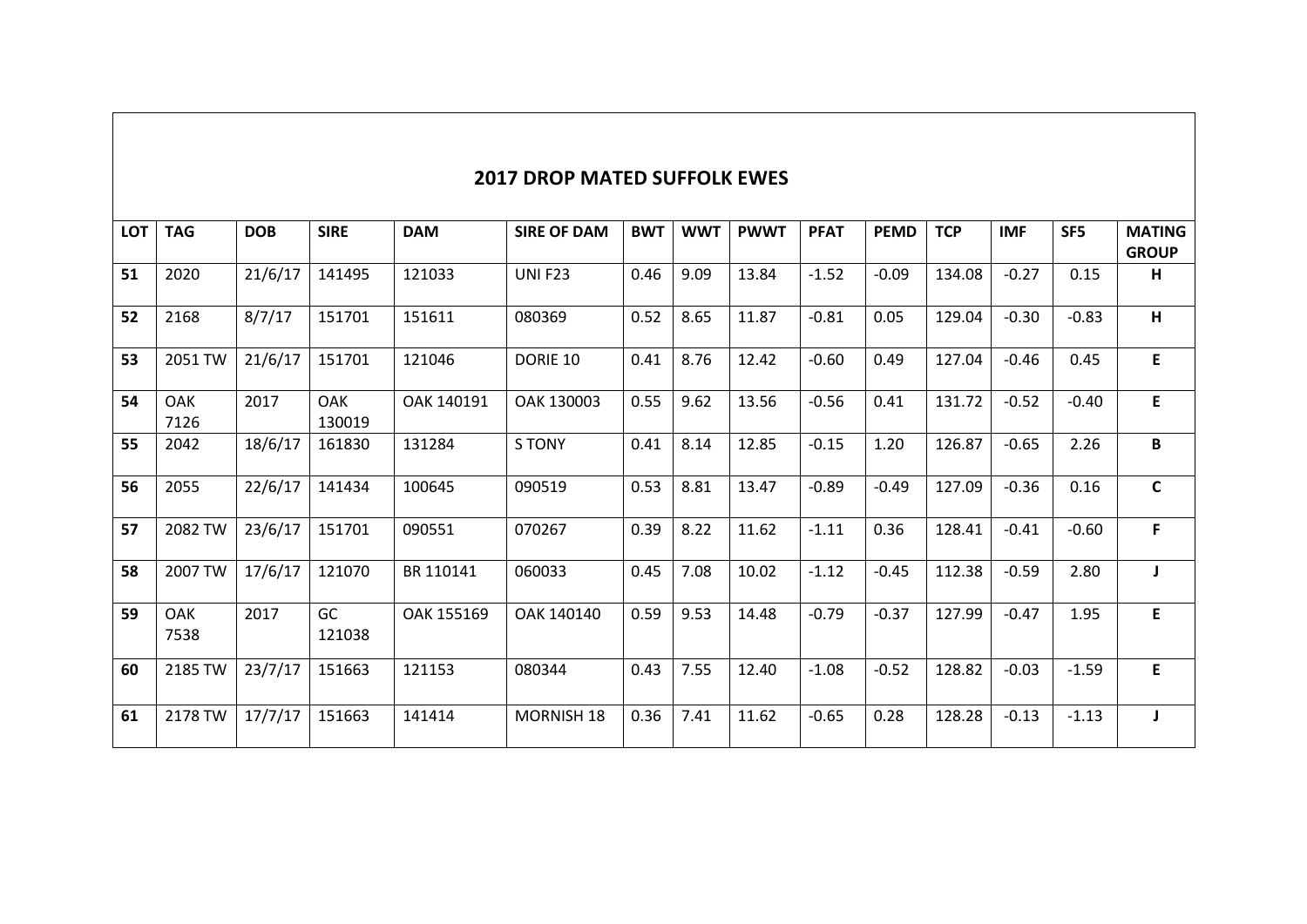| <b>LOT</b> | <b>TAG</b> | <b>DOB</b> | <b>SIRE</b> | <b>DAM</b> | <b>SIRE OF DAM</b> | <b>BWT</b> | <b>WWT</b> | <b>PWWT</b> | <b>PFAT</b> | <b>PEMD</b> | <b>TCP</b> | <b>IMF</b> | SF5     |  |
|------------|------------|------------|-------------|------------|--------------------|------------|------------|-------------|-------------|-------------|------------|------------|---------|--|
|            |            |            |             |            |                    |            |            |             |             |             |            |            |         |  |
| 62         | 905 TW     | 19/7/21    | K 202088    | 161907     | 141434             | 0.52       | 9.19       | 13.98       | $-0.98$     | 0.94        | 135.48     | $-0.70$    | 1.43    |  |
| 63         | 790 TW     | 2/7/21     | 190302      | 161841     | 121070             | 0.28       | 6.98       | 10.68       | $-0.19$     | 0.84        | 126.46     | $-0.29$    | $-1.22$ |  |
| 64         | 929        | 22/7/21    | 161830      | 172007     | 121070             | 0.46       | 8.14       | 11.5        | $-0.83$     | 0.22        | 116.44     | $-0.47$    | 4.40    |  |
| 65         | 829 TW     | 3/7/21     | 190302      | 190471     | 161830             | 0.37       | 8.55       | 13.09       | $-0.48$     | 0.63        | 125.99     | $-0.64$    | 2.18    |  |
| 66         | 943 TW     | 21/7/21    | 190317      | 151667     | 131276             | 0.32       | 7.01       | 10.71       | $-0.12$     | 0.85        | 125.83     | $-0.03$    | $-1.77$ |  |
| 67         | 888        | 18/7/21    | 190272      | 172055     | 141434             | 0.43       | 8.25       | 12.21       | $-0.79$     | 0.28        | 126.41     | $-0.49$    | 0.32    |  |
| 68         | 822 TR     | 1/7/21     | 190272      | 190343     | PB 24/07           | 0.53       | 9.39       | 13.93       | $-0.66$     | 1.01        | 132.51     | $-0.61$    | 1.65    |  |
| 69         | 921        | 16/7/21    | 190317      | 190406     | 172052             | 0.36       | 8.44       | 12.32       | 0.13        | 0.94        | 127.45     | $-0.09$    | $-0.93$ |  |
| 70         | 850 TW     | 9/7/21     | <b>KAR</b>  | 172066     | 141434             | 0.67       | 11.27      | 16.98       | $-0.17$     | 0.68        | 140.01     | $-0.17$    | 0.04    |  |
|            |            |            | 199028      |            |                    |            |            |             |             |             |            |            |         |  |
| 71         | 798        | 25/6/21    | 190302      | 180085     | 161830             | 0.34       | 8.34       | 11.79       | $-0.40$     | 0.15        | 119.60     | $-0.41$    | 1.96    |  |
| 72         | 923        | 15/7/21    | 190446      | 172133     | 151701             | 0.37       | 8.06       | 11.54       | $-1.04$     | 0.46        | 129.72     | $-0.34$    | $-0.83$ |  |
| 73         | 764 TW     | 1/7/21     | 190272      | OAK 177538 | GC 121068          | 0.45       | 8.58       | 12.88       | $-0.39$     | 0.53        | 127.05     | $-0.49$    | 0.90    |  |
| 74         | 906 TW     | 19/7/21    | K 202088    | 161907     | 141434             | 0.50       | 9.02       | 13.65       | $-0.72$     | 1.07        | 134.27     | $-0.64$    | 1.23    |  |
| 75         | 940 TW     | 28/7/21    | 190317      | 180003     | 141434             | 0.34       | 7.84       | 11.36       | $-0.04$     | 0.32        | 121.00     | $-0.17$    | $-0.62$ |  |
| 76         | 779 TW     | 2/7/21     | 190302      | 161841     | 121070             | 0.29       | 7.10       | 10.72       | $-0.38$     | 0.83        | 127.23     | $-0.34$    | $-0.99$ |  |
| 77         | 826 TW     | 5/7/21     | <b>KAR</b>  | 180127     | 172027             | 0.55       | 10.36      | 15.69       | $-0.13$     | 1.21        | 138.37     | $-0.22$    | 0.37    |  |
|            |            |            | 199028      |            |                    |            |            |             |             |             |            |            |         |  |
| 78         | 781        | 4/7/21     | 190257      | 172082     | 151701             | 0.51       | 9.61       | 13.78       | $-1.44$     | $-0.11$     | 130.70     | $-0.42$    | 1.46    |  |
| 79         | 780        | 30/6/21    | 190272      | 141491     | 110830             | 0.32       | 7.49       | 10.93       | $-0.87$     | 0.54        | 125.32     | $-0.48$    | $-0.29$ |  |
| 80         | 874 TW     | 21/7/21    | 190272      | 190380     | 172052             | 0.42       | 8.47       | 12.85       | $-0.21$     | 0.90        | 128.63     | $-0.37$    | 0.39    |  |
| 81         | 741        | 21/6/21    | 190272      | 190305     | PB 24/07           | 0.41       | 8.68       | 12.47       | $-0.30$     | 0.79        | 126.32     | $-0.36$    | 1.09    |  |
| 82         | 878 TW     | 15/7/21    | 190272      | 190319     | 172071             | 0.38       | 8.24       | 12.26       | $-0.08$     | 1.04        | 126.84     | $-0.48$    | 0.19    |  |
| 83         | 966 TW     | 7/8/21     | K 202088    | 190404     | 161830             | 0.51       | 9.30       | 13.99       | $-0.57$     | 0.85        | 129.47     | $-0.80$    | 2.87    |  |
| 84         | 870 TW     | 3/7/21     | 180136      | 190312     | PB 24/07           | 0.60       | 9.50       | 14.16       | $-0.76$     | 0.41        | 131.35     | $-0.44$    | 0.91    |  |
| 85         | 774        | 28/6/21    | 190272      | 161945     | 100588             | 0.48       | 8.52       | 11.37       | $-0.69$     | 0.16        | 120.61     | $-0.48$    | 1.38    |  |

### **2021 DROP SUFFOLK EWE LAMBS**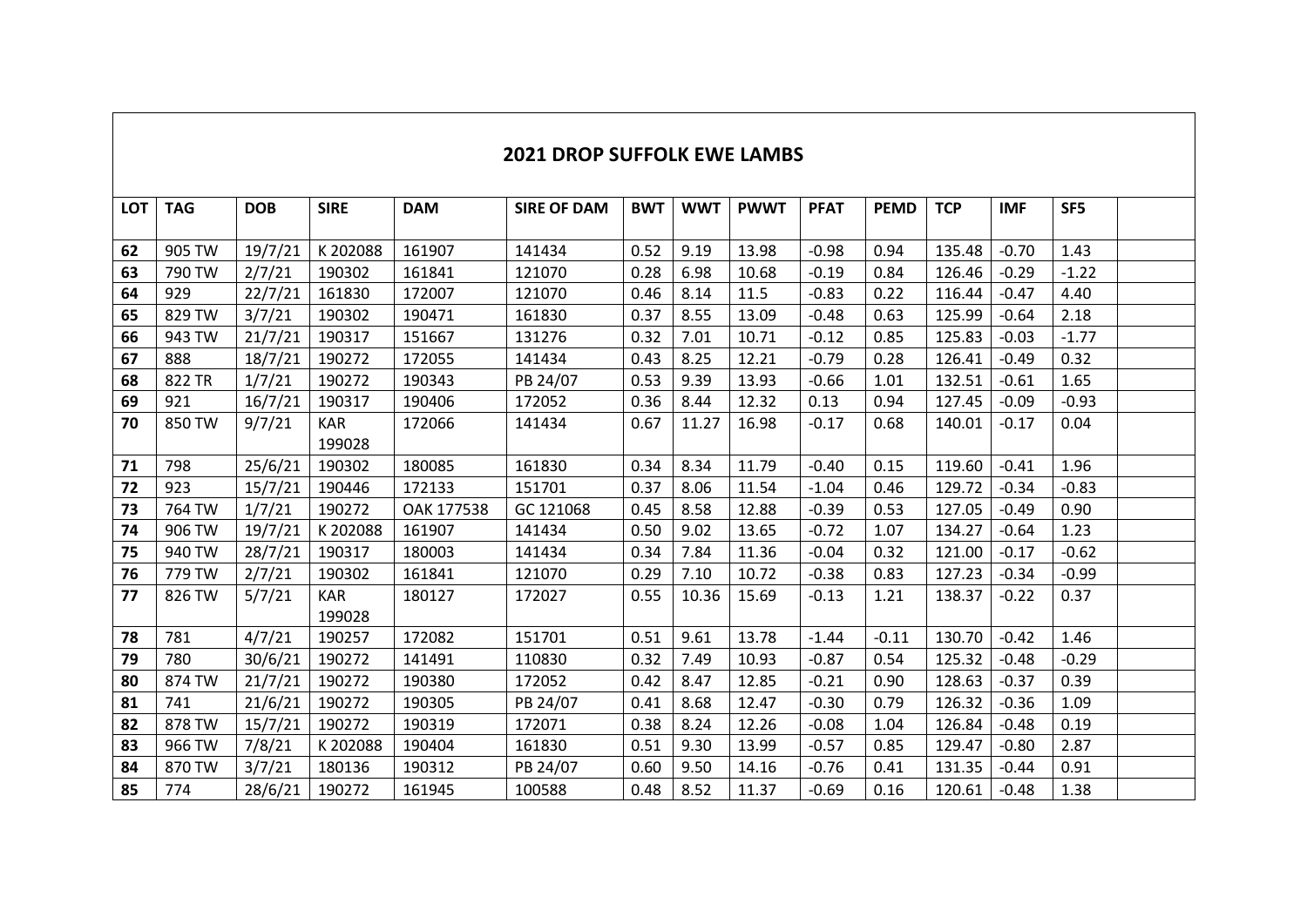| 86 | 749 TW | 30/6/21 | 190302 | 190320 | 161842   | 0.28 | 7.61 | 11.16 | $-0.44$ | $-0.07$ | 120.69 | $-0.27$ | 0.19    |  |
|----|--------|---------|--------|--------|----------|------|------|-------|---------|---------|--------|---------|---------|--|
| 87 | 904 TR | 20/7/21 | 190272 | 151713 | 100588   | 0.33 | 6.98 | 9.66  | $-0.33$ | 0.63    | 119.98 | $-0.25$ | $-0.45$ |  |
| 88 | 885    | 13/7/21 | 190272 | 190353 | 172052   | 0.50 | 9.54 | 13.43 | $-0.44$ | 0.53    | 127.65 | $-0.38$ | 1.36    |  |
| 89 | 932 TW | 23/7/21 | 190272 | 190301 | PB 24/07 | 0.46 | 9.12 | 13.04 | $-0.71$ | 0.82    | 128.50 | $-0.54$ | 2.06    |  |
| 90 | 892 TW | 21/7/21 | 190302 | 190252 | 161842   | 0.31 | 8.04 | 11.73 | $-0.35$ | 0.58    | 125.47 | $-0.41$ | 0.39    |  |
| 91 | 924 TW | 15/7/21 | 172027 | 190293 | 161830   | 0.54 | 8.27 | 11.71 | $-0.34$ | 0.46    | 123.77 | $-0.45$ | $-0.13$ |  |
| 92 | 916    | 20/7/21 | 190317 | 172083 | 151701   | 0.17 | 5.83 | 9.06  | 0.07    | 1.57    | 125.90 | $-0.17$ | $-3.11$ |  |
| 93 | 918 TW | 22/7/21 | 190302 | 190483 | 161830   | 0.36 | 8.64 | 13.18 | $-0.41$ | 0.55    | 126.00 | $-0.52$ | 1.85    |  |
| 94 | 785 TW | 28/6/21 | 190446 | 172088 | 161830   | 0.46 | 8.34 | 12.58 | $-0.83$ | 0.24    | 128.84 | $-0.29$ | 0.16    |  |
|    |        |         |        |        |          |      |      |       |         |         |        |         |         |  |

#### **SEMEN PACKAGES**

|     | JLIVILIY FAUNAULJ |         |        |        |                   |      |      |       |         |      | <b>DOSES</b> |         |         |     |
|-----|-------------------|---------|--------|--------|-------------------|------|------|-------|---------|------|--------------|---------|---------|-----|
| 95  | 272 TW            | 25/6/19 | 172027 | 172133 | 151701            | 0.36 | 8.25 | 11.97 | $-0.20$ | 1.23 | 126.77       | $-0.55$ | 0.39    | -15 |
| 96  | 272 TW            | 25/6/19 | 172027 | 172133 | 151701            | 0.36 | 8.25 | 11.97 | $-0.20$ | 1.23 | 126.77       | $-0.55$ | 0.39    | -15 |
| 97  | 272 TW            | 25/6/19 | 172027 | 172133 | 151701            | 0.36 | 8.25 | 11.97 | $-0.20$ | 1.23 | 126.77       | $-0.55$ | 0.39    | -15 |
| 98  | 302 TW            | 4/7/19  | 172071 | 151603 | <b>MORNISH 18</b> | 0.14 | 7.53 | 11.69 | 0.00    | 1.25 | 127.70       | $-0.44$ | $-0.05$ | -15 |
| 99  | 302 TW            | 4/7/19  | 172071 | 151603 | <b>MORNISH 18</b> | 0.14 | 7.53 | 11.69 | 0.00    | 1.25 | 127.70       | $-0.44$ | $-0.05$ | -15 |
| 100 | 302 TW            | 4/7/19  | .72071 | 151603 | <b>MORNISH 18</b> | 0.14 | 7.53 | 11.69 | 0.00    | 1.25 | 127.70       | $-0.44$ | $-0.05$ | -15 |

 $TW = TWIN$ 

TR = TRIPLET

BB = BLACKBUTT

OAK = OAKWOOD

GC = GLENCRAIG

PB = PUNCHBOWL

S= SERISTON

UNI = UNIQUE

BR = BRECHINRIDGE

K = KERANGIE

KAR = KARINYA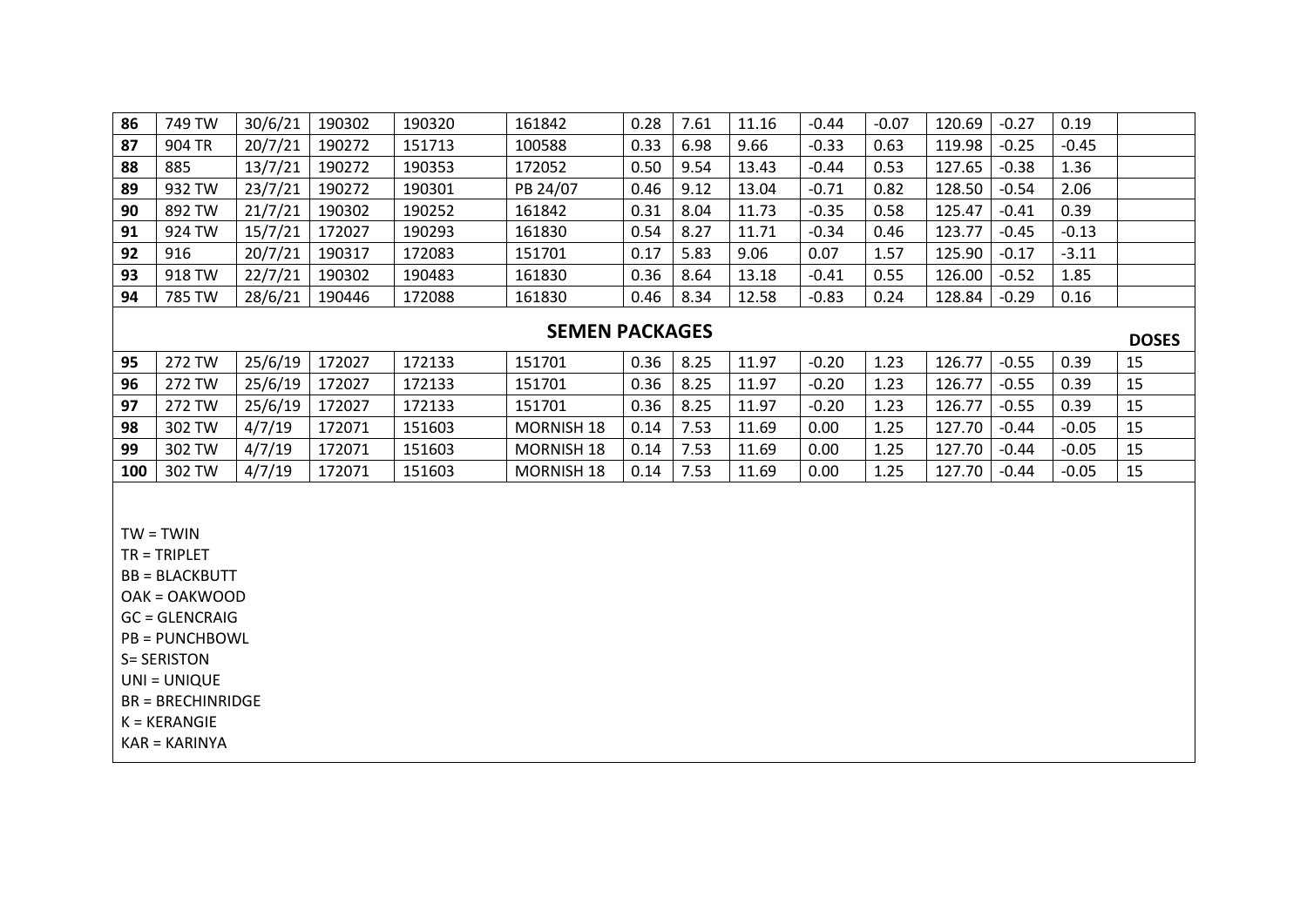#### **MATING DETAILS**

## **GROUP A =** AI KARINYA 3/2/22 BOXED ALLENDALE 200691 11/2/22 -> 12/3/22 BOXED ALLENDALE 200712 18/3/22 -> 5/4/22 **GROUP B =** AI ALLENDALE 121080 3/2/22 BOXED ALLENDALE 200691 11/2/22 -> 12/3/22 BOXED ALLENDALE 200712 18/3/22 -> 5/4/22 **GROUP C =** AI ALLENDALE 190257 3/2/22 BOXED ALLENDALE 200691 11/2/22 -> 12/3/22 BOXED ALLENDALE 200712 18/3/22 -> 5/4/22 **GROUP D** = BOXED ALLENDALE 161830 21/1/22  $\longrightarrow$  12/3/22 BOXED ALLENDALE 200712 18/3/22 -> 5/4/22 **GROUP E =** BOXED ALLENDALE 190272 21/1/22 -> 12/3/22 BOXED ALLENDALE 200712 18/3/22 -> 5/4/22 **GROUP F = BOXED ALLENDALE 190302 21/1/22 -> 12/3/22** BOXED ALLENDALE 200712 18/3/22 -> 5/4/22